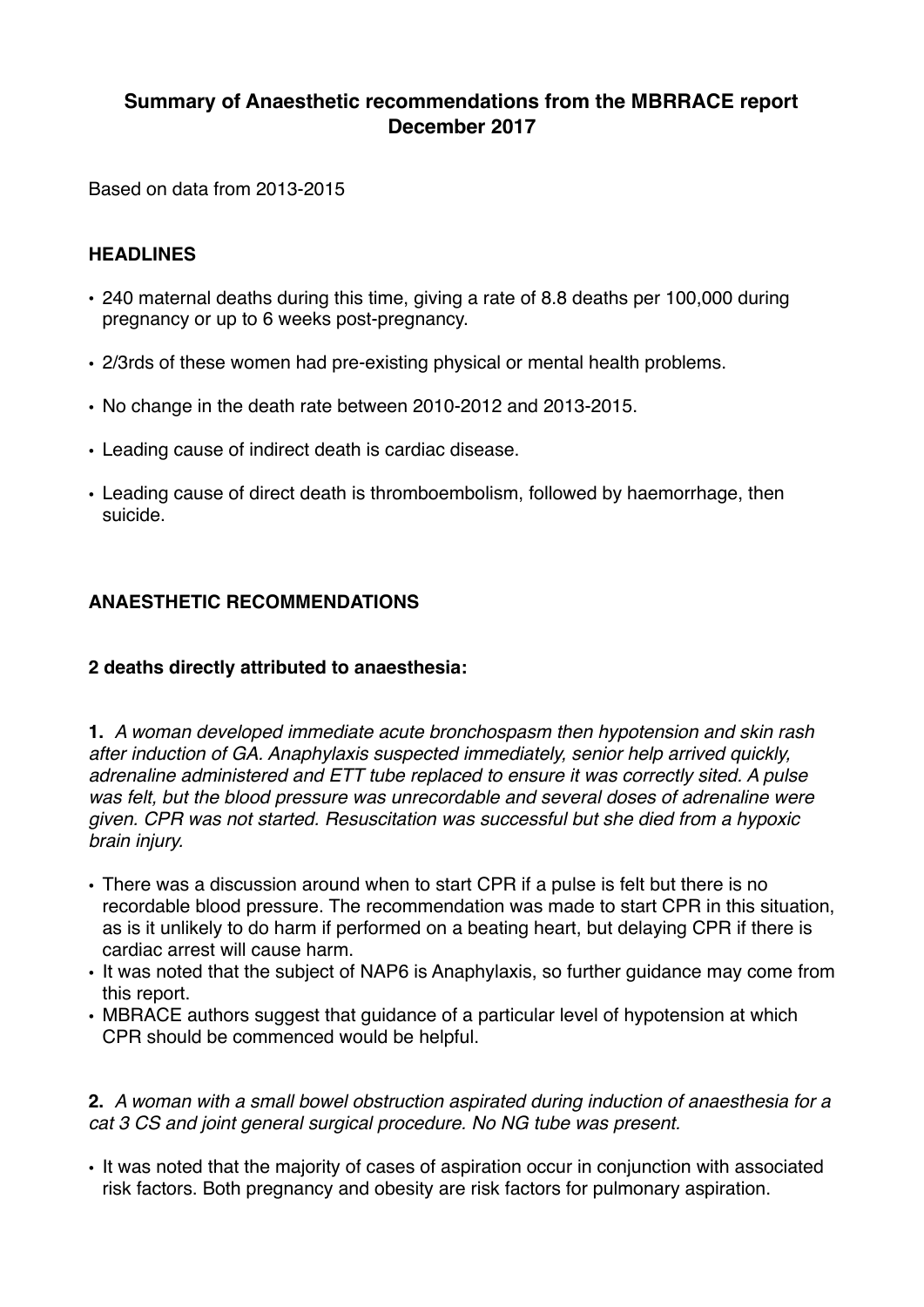- A UKOSS study of failed intubation in obstetrics suggested an 8% incidence of aspiration associated with a failed intubation.
- Anaesthetists should remain vigilant to the possibility of pulmonary aspiration, and perform an individualised risk assessment and take precautions in every woman.
- Consider an NG tube and aspiration of the stomach prior to induction in conditions such as bowel obstruction or ileum.

#### **Other lessons for anaesthetic care, highlighted after review of all the women who died:**

#### **1. Extubation in women who have not been fully resuscitated, or who continue to bleed**

*A woman who was extubated with a tachycardia of 130 and an Hb on haemaccue of 63g/ dl. She continued to bleed, and was reintubated after an hour for a hysterectomy. By this time she was acidotic, coagulopathic and had a cardiac arrest from which she could not be resuscitated despite receiving a massive transfusion.*

• Advice is to check serial lactate and bicarbonate levels when managing haemorrhage, and to delay extubation until confident that haemorrhage is under control, and resuscitation is adequate.

# **2. Supine hypotension**

*A morbidly obese woman who had a combined epidural and general anaesthetic became profoundly hypotensive after induction of anaesthesia, and then had a cardiac arrest during a haemorrhage at delivery.*

• It was felt that more effort could have been made to prevent or minimise aortocaval compression, and it was suggested that a full left lateral tilt would be appropriate if there is a delay in delivery, and the woman has severe refractory hypotension.

## **3. Hypotension during spinal anaesthesia**

- Obstetric anaesthesia, predominantly due to high neuroaxial block is the leading cause of cardiac arrest in pregnant women in the UK according to the 2016 report, although all of those is this group were successfully resuscitated.
- The consensus opinion is to use vasopressors to prevent profound hypotension during caesarean section under spinal anaesthesia for all patients, except those with contraindications such as hypertension.
- Left lateral uterine displacement, and intravenous pre-loading or co-loading should also be used.

## **4. Airway management**

- The Joint OAA and DAS guidelines on airway management in Obstetrics were highlighted as a useful document, with particular reference to the decision making required when deciding how to manage a failed intubation.
- Another case highlighted the difficulty in inserting a 7.5mm tracheal tube in a collapsed post partum woman. The suggestion was made that the choice of tracheal tube for pregnant women should start at a size 7.0mm and proceed to a smaller tube if needed.